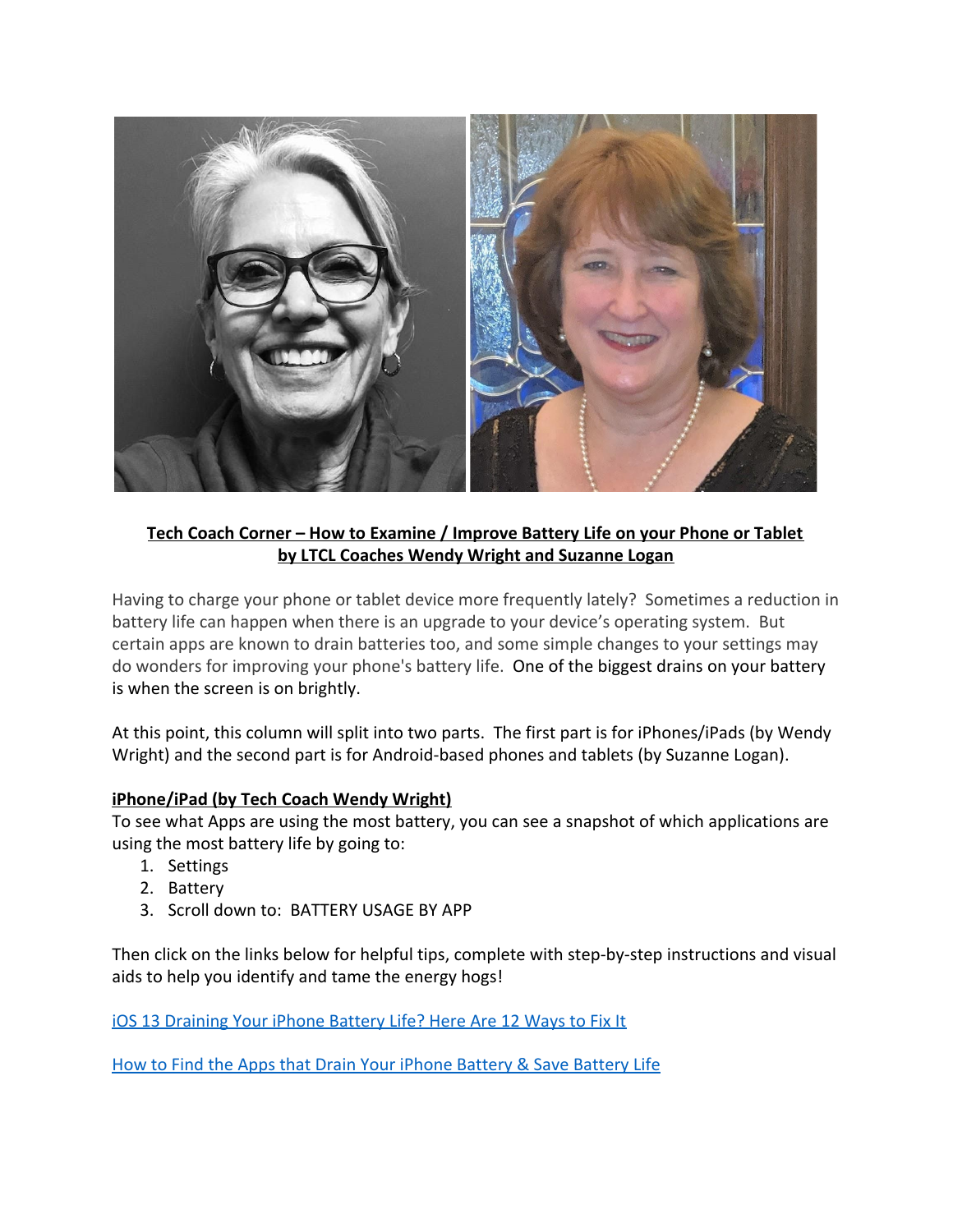Let's also look at that bright screen issue mentioned previously. You can reduce the brightness whenever you can, or let the phone automatically adjust for you.

- 1. Settings
- 2. Display & Brightness
- 3. Move the brightness bar to the left as far as you want

For additional battery saving tips, click [here](https://www.pcmag.com/how-to/how-to-save-battery-life-on-your-iphone) to learn how to:

- Customize "Fetch New Data"
- $\Box$  Reduce Notifications
- $\Box$  Stop Active Listening by Siri
- Turn off Automatic Updates
- $\Box$  Manage vibrations
- $\Box$  Tame iCloud

If you have any specific questions about this, please feel free to contact LTCL Tech Coaches at techcoach@laketravislibrary.org and one of our coaches will respond.

## **Andorid-based phones/tablets (by Tech Coach Suzanne Logan)**

There are many types of Android phones. These instructions may not match the type and version of your phone, but this should get you close to a solution on your phone.

Let's first look at that bright screen issue mentioned previously. You can reduce the brightness whenever you can, or let the phone automatically adjust for you.

- 1. Pull down from the top of the screen.
- 2. Move the brightness bar to the left as far as you want.
- 3. For automatic adjustment, go to Settings>Display>Adaptive Brightness "ON"

Another good setting is to put the background into "Dark" mode:

- 1. Under "Settings", go to Display. Tap the Advanced drop-down menu at the bottom of the page if needed.
- 2. Tap Device Theme, then tap "Dark" in the dialog box.
- 3. There may be a "Dark theme" listing under Settings>Display.

Also in the Display area of Settings, you will find the "Screen Time-out" option. Set it very low, like 30 seconds. This will turn off the screen when you are not using it.

Using "Live Wallpapers" will also increase the battery use for the background. Turn these off also.

- 1. In Settings>Display>Styles & wallpapers
- 2. Choose "none" or a solid color. Just make sure the title doesn't include the word "living" or "live."

To see what Apps are using the most battery:

Under Settings>Battery find the "Battery Usage" option. It may be in the upper right three-dots. This will tell you how your phone is using the battery by percentages. You can restrict these